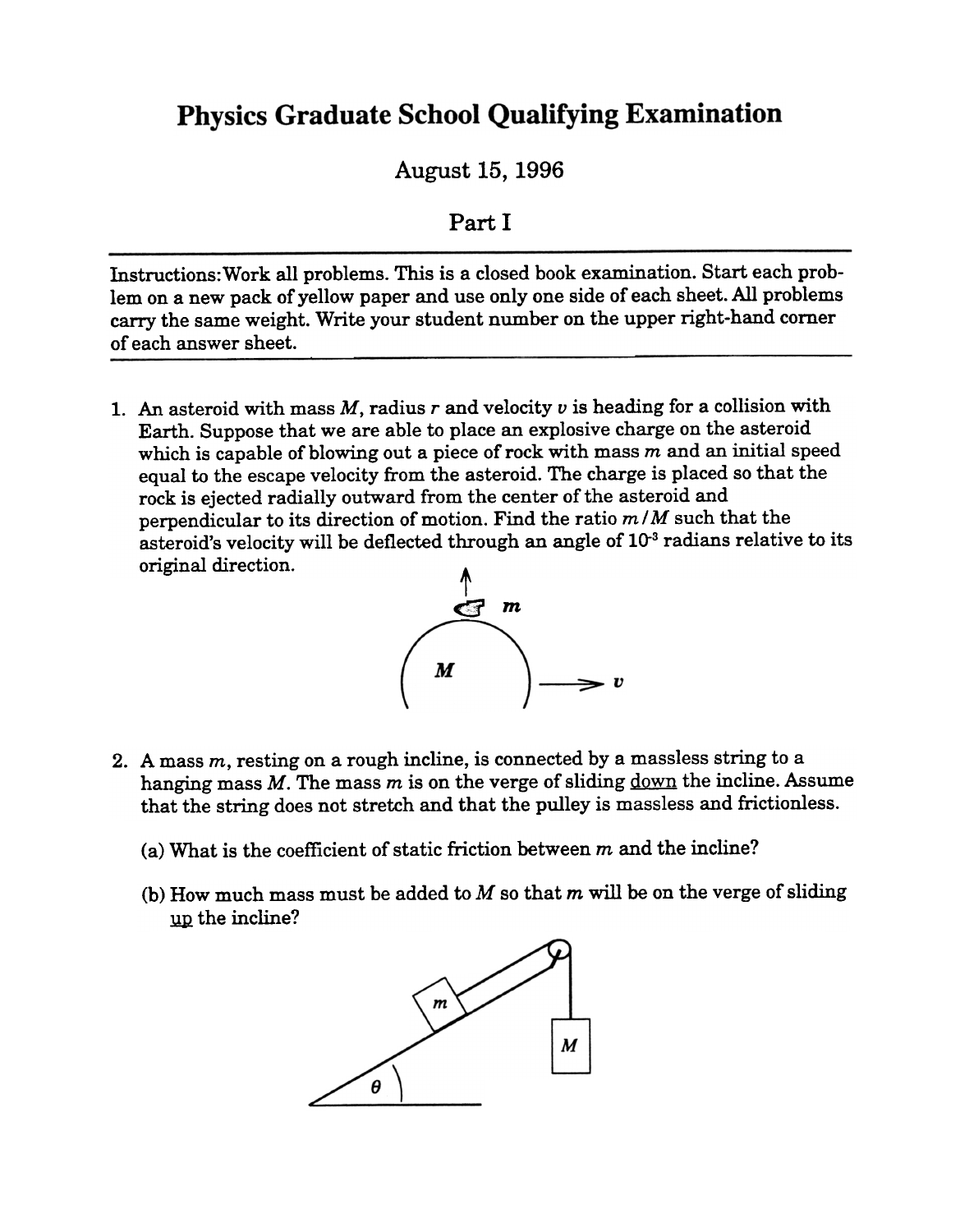3. When one produces a beam of ions or electrons, the space charge within the beam causes a potential difference between the axis and the surface of the beam. A 10 mA beam of 50 keV protons ( $v=3\times10^6$  m/s) travels along the axis of an evacuated beam pipe. The beam has a circular cross section of 1 cm diameter. Calculate the potential difference of the surface of the beam relative to a point on the axis. (Assume the current density is uniform throughout the beam's diameter.)

4. A point charge lies at the center of a dielectric sphere of radius  $a$  and dielectric constant  $\varepsilon$  which is surrounded by vacuum. What is the bound surface charge density at the surface of the dielectric sphere?

5. A student uses a grating spectrometer to measure the wavelength of four strong lines in the visible hydrogen spectrum. The results are:

| $\lambda$ (nm) | $1/\lambda$ (m <sup>-1</sup> ) |
|----------------|--------------------------------|
| 656.3          | $1.524\times10^{6}$            |
| 486.1          | $2.057\times10^{6}$            |
| 434.1          | $2.304\times10^{6}$            |
| 410.2          | $2.438\times10^{6}$            |
|                |                                |

Use these data to obtain the value of the Rydberg constant for hydrogen. (This is part of the Balmer Series with  $n_f = 2$ .)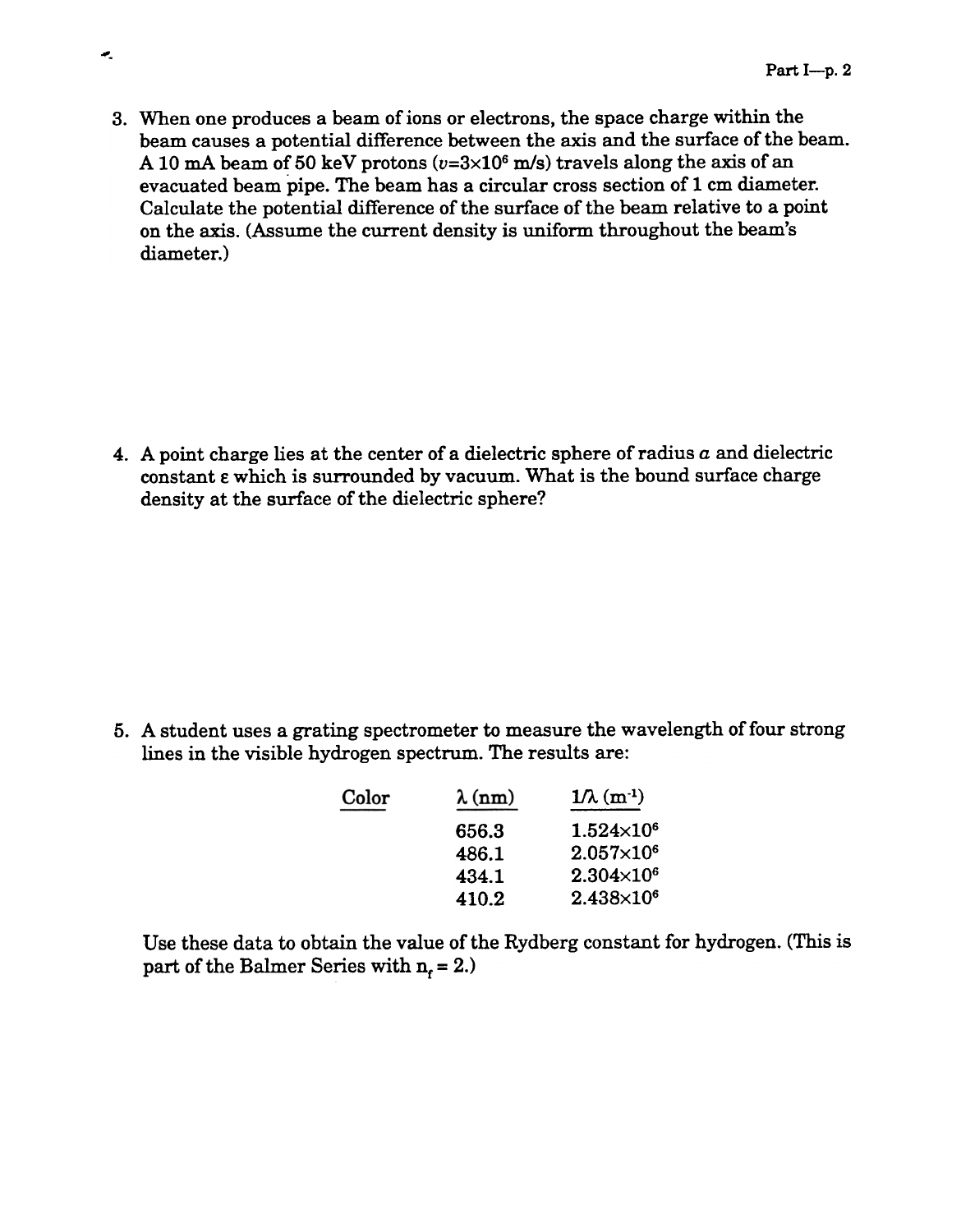6. Two rocket ships  $(S_1 \text{ and } S_2)$  approach each other with a relativistic relative speed v.  $S_1$  signals to  $S_2$  with a laser beam of frequency f' as measured in the reference frame of  $S_1$ . Derive an expression for the frequency f observed by the crew of  $S_{\alpha}$ .

7. The power radiated by a non-relativistic accelerated point charge is given by

$$
P=\frac{e^2}{6\pi\varepsilon_0c^3}a^2
$$

Calculate the total energy radiated when an electron moving with velocity  $v$ passes a proton at rest with a distance of closest approach  $b$ . Assume that  $v$  is small compared to  $c$  (the speed of light), but large enough that the deflection of the electron as it passes the proton is negligible. The following integral may be helpful:

$$
\int_{-\infty}^{\infty} \frac{dx}{(a^2+x^2)^2} = \frac{\pi}{a^2}
$$

8. To determine the power of a laser (frequency  $f$ ), scientists use a version of Cavendish's (or Coulomb's) torsion balance. A small mirror is attached to one arm of the device, at a distance  $R$  from the rotation axis, and the laser beam is directed so as to hit the mirror perpendicularly. The torque measured is  $\tau$ . What is the power of the laser-the energy radiated per unit time?

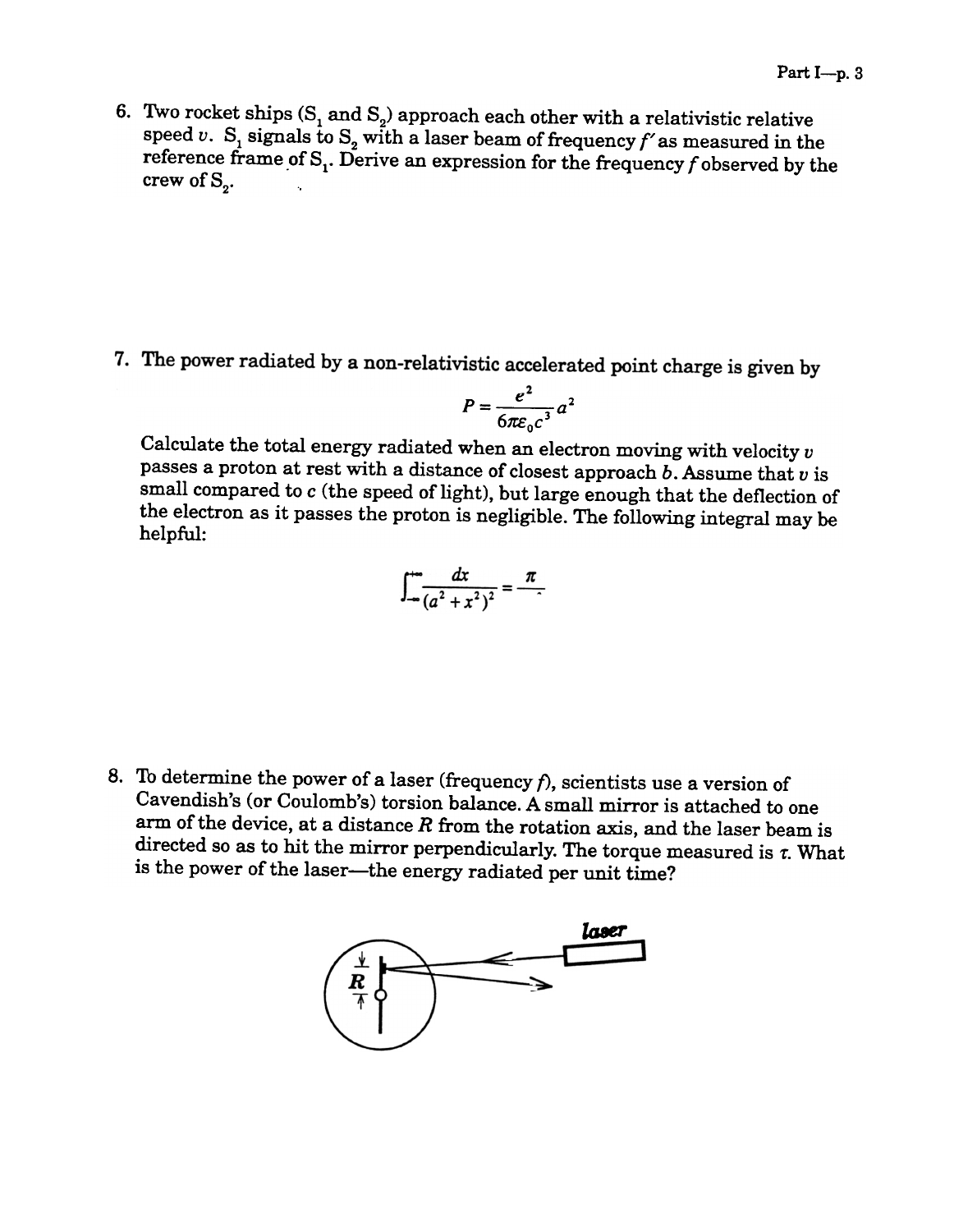## **Physics Graduate School Qualifying Examination**

August 16, 1996

## Part II

Instructions: Work all problems. This is a closed book examination. Start each problem on a new pack of yellow paper and use only one side of each sheet. All problems carry the same weight. Write your student number on the upper right-hand comer of each answer sheet.

1. Two disks (moments of inertia  $I$ , and  $I<sub>2</sub>$ , radii  $R$ , and  $R<sub>2</sub>$ ) are mounted on frictionless vertical axles so that their edges may be brought into contact. Initially, disk 1 is rotating with an angular velocity  $\omega_o$ , as shown, and disk 2 is at rest. The disks are then brought into contact, slipping between their edges stops, and they thereafter rotate in contact with each other without slipping. Calculate the final angular velocities of the two disks.



2. The coefficient of restitution is defined as the ratio of the relative velocity of separation to the relative velocity of approach in a collision

$$
e=\frac{v_2-v_1}{u_1-u_2}
$$

e=l for an elastic collision and e=O for a completely inelastic collision.

A simple experiment to measure e for one system consists of dropping a steel ball bearing (initially at rest) from a known height  $h$  onto a stationary, horizontal glass plate. After a time  $t$ , the bearing comes to rest. Obtain a relationship between this time t and the coefficient of restitution.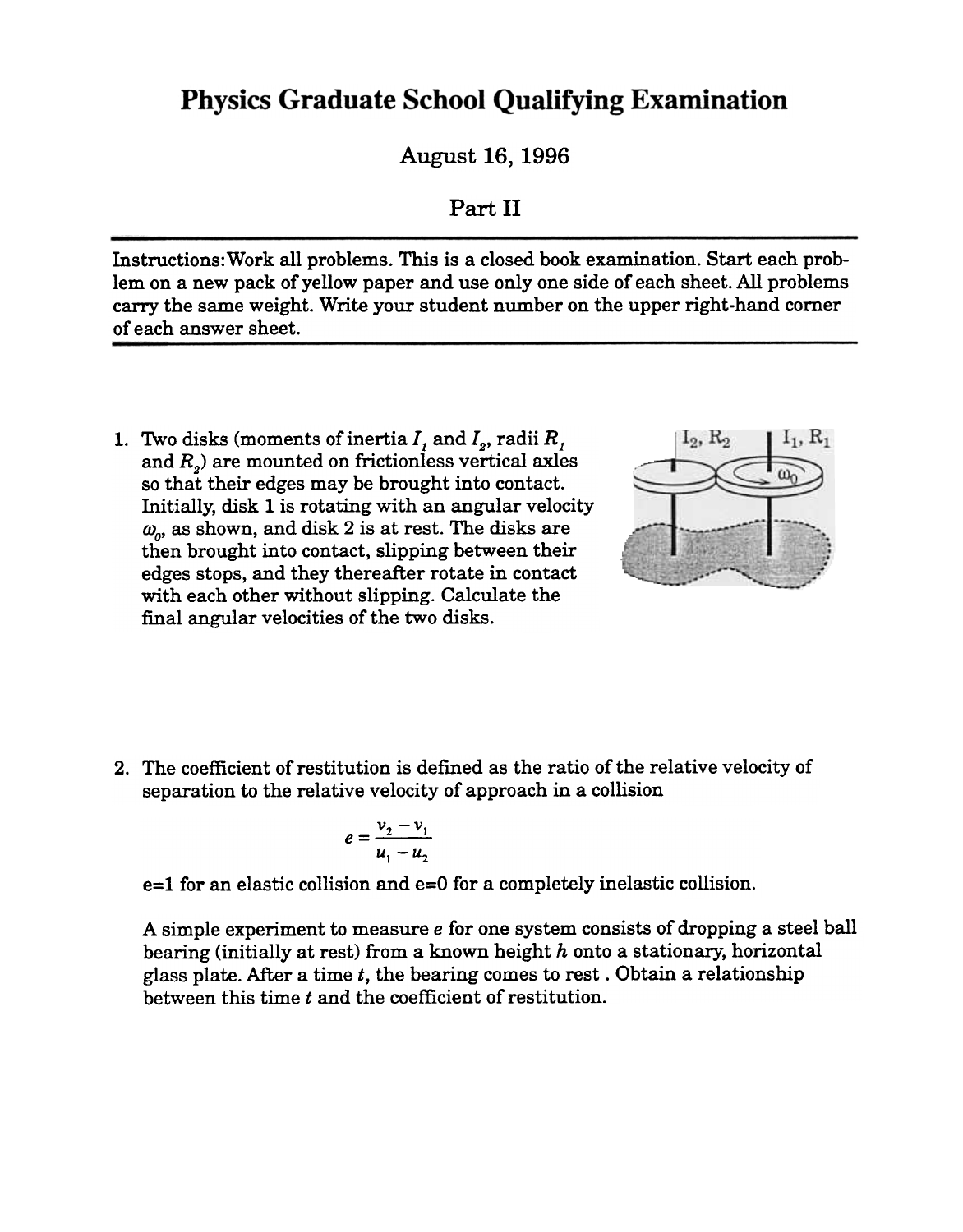3. At  $t=0$ , the x-component of the B-field in vacuum is given by

(in rationalized MKS units)  $B<sub>z</sub> = A sin kz$ 

where  $A$  and  $k$  are real positive constants. All other components of  $B$  and  $E$  are initially zero. Find  $\frac{all}{all}$  components of **B** and **E** for a later time t.

4. A wire is formed into a circular loop of radius  $a$ and resistance  $R$ . It is pulled at constant velocity v out of a region of uniform magnetic field whose magnitude is B. The plane of the loop and the velocity are both perpendicular to the direction of B. Assume that the magnetic field strength falls off rapidly at the edge of the region. Find the power in the wire at the instant when the edge of the field region subtends an angle of  $\pi/2$  from the center of the loop, as shown.



5. A proton is incident on another proton at rest. What is the minimum kinetic energy of the incident proton needed to produce a proton—anti-proton pair?

$$
p + p \longrightarrow p + p + p + \bar{p}
$$

Express your answer in terms of  $E_o$ , the rest energy of a proton.